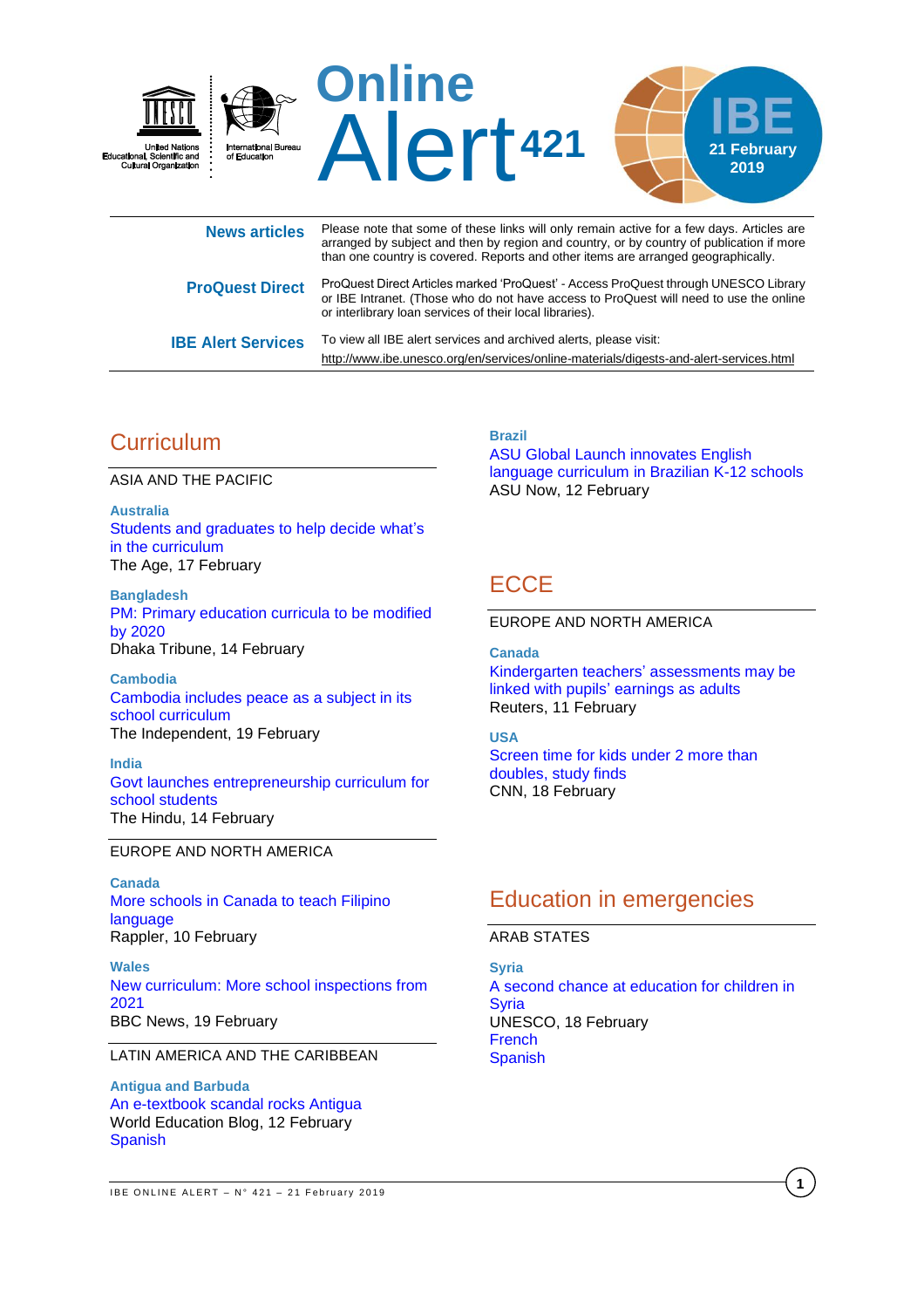## Education system

### AFRICA

#### **Tunisia**

[La fédération de l'enseignement secondaire](https://www.huffpostmaghreb.com/entry/la-federation-de-lenseignement-secondaire-rejette-la-fusion-des-resultats-des-premier-et-deuxieme-semestres-proposee-par-le-ministere-de-leducation_mg_5c63e443e4b07115222b98b7)  [rejette la fusion des résultats des premier et](https://www.huffpostmaghreb.com/entry/la-federation-de-lenseignement-secondaire-rejette-la-fusion-des-resultats-des-premier-et-deuxieme-semestres-proposee-par-le-ministere-de-leducation_mg_5c63e443e4b07115222b98b7)  [deuxième semestres proposée par le ministère](https://www.huffpostmaghreb.com/entry/la-federation-de-lenseignement-secondaire-rejette-la-fusion-des-resultats-des-premier-et-deuxieme-semestres-proposee-par-le-ministere-de-leducation_mg_5c63e443e4b07115222b98b7)  [de l'Education](https://www.huffpostmaghreb.com/entry/la-federation-de-lenseignement-secondaire-rejette-la-fusion-des-resultats-des-premier-et-deuxieme-semestres-proposee-par-le-ministere-de-leducation_mg_5c63e443e4b07115222b98b7) Huffington Post MG, 14 février

**Zambia** [Teaching standards to improve the education](https://en.unesco.org/news/teaching-standards-improve-education-system-zambia)  [system in Zambia](https://en.unesco.org/news/teaching-standards-improve-education-system-zambia) UNESCO, 4 February [French](https://fr.unesco.org/news/normes-denseignement-ameliorer-systeme-educatif-zambie) [Spanish](https://es.unesco.org/news/normas-pedagogicas-mejorar-calidad-del-sistema-educativo-zambia)

### ARAB STATES

**Pakistan and Saudi Arabia** [More scholarships for Saudi students in](http://www.arabnews.com/node/1454391/saudi-arabia)  [Pakistan to boost ties](http://www.arabnews.com/node/1454391/saudi-arabia) Arab News, 19 February

### ASIA AND THE PACIFIC

[Challenges in integrating 21](https://www.brookings.edu/blog/education-plus-development/2019/02/05/challenges-in-integrating-21st-century-skills-into-education-system/)st century skills into [education systems](https://www.brookings.edu/blog/education-plus-development/2019/02/05/challenges-in-integrating-21st-century-skills-into-education-system/) Brookings, 5 February

**Thailand** Just [a political move or more? Additional pay](https://gemreportunesco.wordpress.com/2019/02/15/just-a-political-move-or-more-additional-pay-outs-to-the-poorest-students-announced-in-thailand/)[outs to the poorest students announced in](https://gemreportunesco.wordpress.com/2019/02/15/just-a-political-move-or-more-additional-pay-outs-to-the-poorest-students-announced-in-thailand/)  **[Thailand](https://gemreportunesco.wordpress.com/2019/02/15/just-a-political-move-or-more-additional-pay-outs-to-the-poorest-students-announced-in-thailand/)** World Education Blog, 15 February

### EUROPE AND NORTH AMERICA

**Finland and USA** [Standardized tests: Finland's education](https://bigthink.com/politics-current-affairs/standardized-tests-finlands-education-system-vs-the-u-s)  [system vs. the U.S.](https://bigthink.com/politics-current-affairs/standardized-tests-finlands-education-system-vs-the-u-s) Big Think, 15 February

**France and Spain** [Spain establishes Closer Relations With](https://www.eurasiareview.com/20022019-spain-establishes-closer-relations-with-france-on-education-to-face-challenges-of-coming-years/)  [France On Education To Face Challenges Of](https://www.eurasiareview.com/20022019-spain-establishes-closer-relations-with-france-on-education-to-face-challenges-of-coming-years/)  [Coming Years](https://www.eurasiareview.com/20022019-spain-establishes-closer-relations-with-france-on-education-to-face-challenges-of-coming-years/) Eurasia Review, 20 February

### LATIN AMERICA AND THE CARIBBEAN

**Colombia** ["La educación no es de izquierda ni de](https://www.semana.com/educacion/articulo/entrevista-ministra-de-educacion-maria-victoria-angulo/601291)  [derecha, es de todos"](https://www.semana.com/educacion/articulo/entrevista-ministra-de-educacion-maria-victoria-angulo/601291) Semana, 14 febrero

## Gender in education

### AFRICA

**Rwanda**

[Fixing the gender gap in science in Rwandan](https://www.newtimes.co.rw/opinions/gender-gap-science-rwanda)  [secondary schools](https://www.newtimes.co.rw/opinions/gender-gap-science-rwanda) The New Times, 13 February

**South Sudan** [#MyWorld South Sudan: Working](https://sdgactioncampaign.org/2019/02/05/south-sudan-working-for-gender-equality-through-education/) for Gender [Equality Through Education](https://sdgactioncampaign.org/2019/02/05/south-sudan-working-for-gender-equality-through-education/) SDG Action Campaign, 5 February

### ASIA AND THE PACIFIC

**Malaysia**

[Malaysia says it will redress the gender bias in](https://gemreportunesco.wordpress.com/2019/02/12/malaysia-says-it-will-redress-the-gender-bias-in-its-textbooks/)  [its textbooks](https://gemreportunesco.wordpress.com/2019/02/12/malaysia-says-it-will-redress-the-gender-bias-in-its-textbooks/) World Education Blog, 12 February **[Spanish](https://educacionmundialblog.wordpress.com/2019/02/12/malasia-dice-que-corregira-el-sesgo-de-genero-en-sus-libros-de-texto/)** 

## Inclusive education

### AFRICA

#### **Guinea**

[Éducation inclusive : les enfants en situation](https://mosaiqueguinee.com/2019/02/18/education-inclusive-les-enfants-en-situation-de-handicap-seront-pris-en-compte-dans-le-prochain-programme-decennal-de-leducation/)  [de handicap seront pris en compte dans le](https://mosaiqueguinee.com/2019/02/18/education-inclusive-les-enfants-en-situation-de-handicap-seront-pris-en-compte-dans-le-prochain-programme-decennal-de-leducation/)  [prochain programme décennal de l'éducation](https://mosaiqueguinee.com/2019/02/18/education-inclusive-les-enfants-en-situation-de-handicap-seront-pris-en-compte-dans-le-prochain-programme-decennal-de-leducation/) Mosaiquguinee.com, 4 février

### ASIA AND THE PACIFIC

**Australia** [Public schools lack resources to meet needs of](https://www.theage.com.au/politics/federal/public-schools-lack-resources-to-meet-needs-of-invisible-students-with-disabilities-20190215-p50y0f.html?fbclid=IwAR0X_L6csg8genjoXRhQoa5m8gKMDwuxvlaJddJJh_kL3CRiZd70Ltgzf9U)  'invisible' [students with disabilities](https://www.theage.com.au/politics/federal/public-schools-lack-resources-to-meet-needs-of-invisible-students-with-disabilities-20190215-p50y0f.html?fbclid=IwAR0X_L6csg8genjoXRhQoa5m8gKMDwuxvlaJddJJh_kL3CRiZd70Ltgzf9U) The Age, 17 February

**Samoa** [Ministry moves on vision to expand inclusive](http://sobserver.ws/en/16_02_2019/local/41238/Ministry-moves-on-vision-to-expand-inclusive-education.htm)  [education](http://sobserver.ws/en/16_02_2019/local/41238/Ministry-moves-on-vision-to-expand-inclusive-education.htm) Samoa Observer, 15 February

### EUROPE AND NORTH AMERICA

**France** [Ensemble pour une école inclusive : une](http://www.education.gouv.fr/cid138964/ensemble-pour-une-ecole-inclusive-une-concertation-et-un-diagnostic-partage-pour-progresser.html)  [concertation et un diagnostic partagé pour](http://www.education.gouv.fr/cid138964/ensemble-pour-une-ecole-inclusive-une-concertation-et-un-diagnostic-partage-pour-progresser.html)  [progresser](http://www.education.gouv.fr/cid138964/ensemble-pour-une-ecole-inclusive-une-concertation-et-un-diagnostic-partage-pour-progresser.html) education.gouv.fr, 11 février

**2**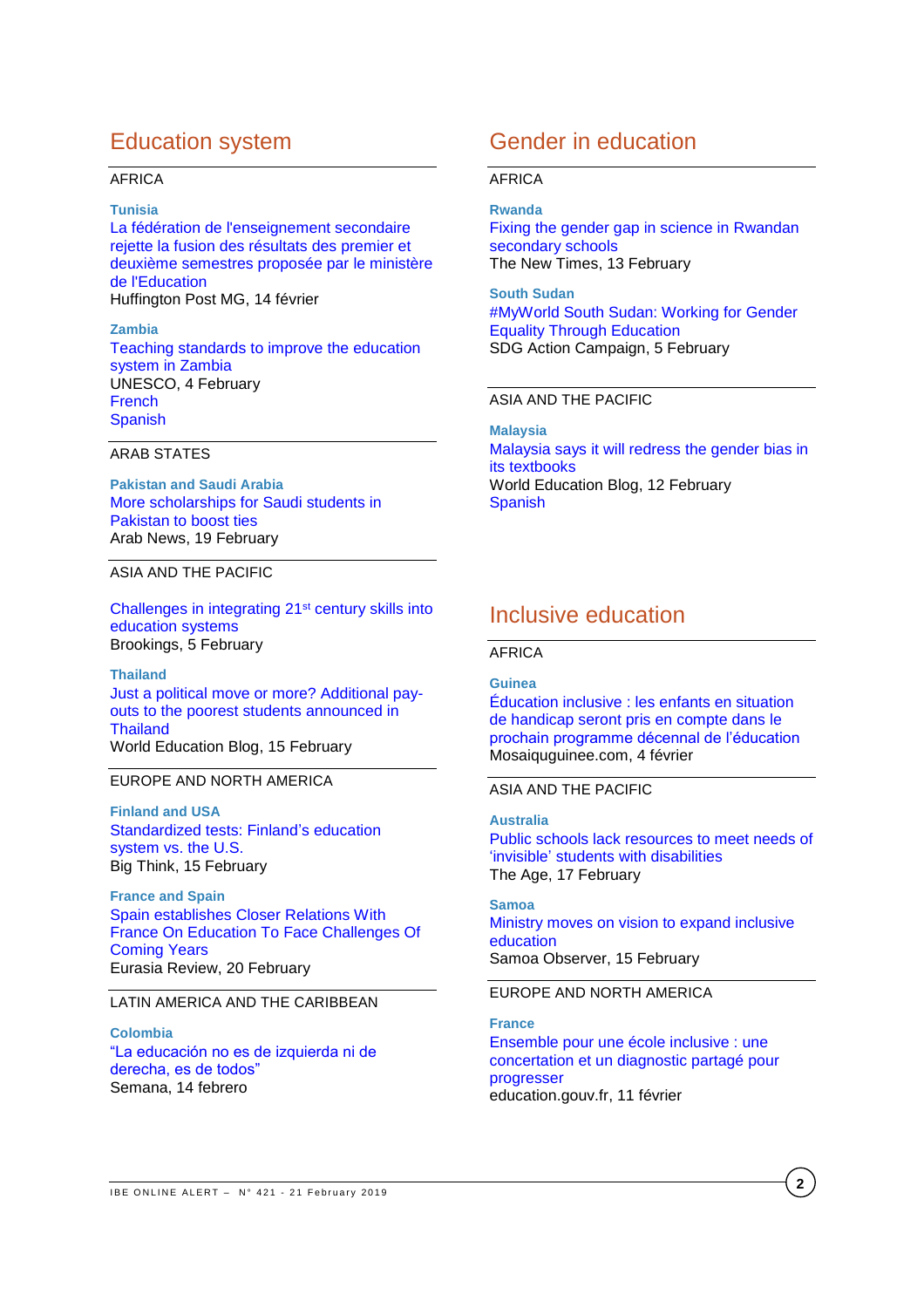**USA** [Inclusion Increasingly The Norm For Students](https://www.disabilityscoop.com/2019/02/19/inclusion-increasingly-norm/26067/)  [With Disabilities](https://www.disabilityscoop.com/2019/02/19/inclusion-increasingly-norm/26067/) Disability Scoop, 19 February

### LATIN AMERICA AND THE CARIBBEAN

**Haiti** Apprenants [en situation du handicap et](http://www.lenational.org/post_free.php?elif=1_CONTENUE/societes&rebmun=2980)  [practiques enseignantes en Haiti](http://www.lenational.org/post_free.php?elif=1_CONTENUE/societes&rebmun=2980) : implications [pour la justice cognitive](http://www.lenational.org/post_free.php?elif=1_CONTENUE/societes&rebmun=2980) Le Nation, 5 février

## **STEM**

EUROPE AND NORTH AMERICA

**USA**

[U.S. immigrant children study more math and](https://www.houstonchronicle.com/life/article/U-S-immigrant-children-study-more-math-and-13625507.php)  [science than those born here](https://www.houstonchronicle.com/life/article/U-S-immigrant-children-study-more-math-and-13625507.php) Houston Chronicle, 18 February

## **Teachers**

### INTERNATIONAL

[Educación: 10 megatendencias que afectan a](https://www.bbc.com/mundo/noticias-47184461)  [la enseñanza en todo el mundo](https://www.bbc.com/mundo/noticias-47184461) BBC News, 17 febrero

## **Neuroscience**

INTERNATIONAL

[Reading Fuels Empathy. Do Screens Threaten](https://www.edsurge.com/news/2019-02-18-reading-fuels-empathy-do-screens-threaten-that)  [That?](https://www.edsurge.com/news/2019-02-18-reading-fuels-empathy-do-screens-threaten-that) EdSurge, 18 February

## School violence and bullying

EUROPE AND NORTH AMERICA

**France** [Cyberharcèlement : comment l'Education](https://www.lci.fr/high-tech/cyberharcelement-comment-l-education-nationale-tente-de-sensibiliser-les-enfants-des-l-ecole-facebook-e-enfance-safer-internet-day-2112747.html)  [nationale tente de sensibiliser les enfants dès](https://www.lci.fr/high-tech/cyberharcelement-comment-l-education-nationale-tente-de-sensibiliser-les-enfants-des-l-ecole-facebook-e-enfance-safer-internet-day-2112747.html)  [l'école](https://www.lci.fr/high-tech/cyberharcelement-comment-l-education-nationale-tente-de-sensibiliser-les-enfants-des-l-ecole-facebook-e-enfance-safer-internet-day-2112747.html) LCI, 13 février

**Malta** [Broken education system blamed for school](https://eu.usatoday.com/story/tech/2019/02/13/preventing-next-parkland-artificial-intelligence-may-help/2801369002/)  [violence](https://eu.usatoday.com/story/tech/2019/02/13/preventing-next-parkland-artificial-intelligence-may-help/2801369002/) Times of Malta, 7 February

**USA** [Can artificial intelligence prevent the next](https://eu.usatoday.com/story/tech/2019/02/13/preventing-next-parkland-artificial-intelligence-may-help/2801369002/)  [Parkland shooting?](https://eu.usatoday.com/story/tech/2019/02/13/preventing-next-parkland-artificial-intelligence-may-help/2801369002/) USA Today, 14 February

[Lower Rates of Cyberbullying in Schools](https://thejournal.com/articles/2019/02/04/lower-rates-of-cyberbullying-in-schools-where-phones-are-allowed.aspx)  [Where Phones are Allowed](https://thejournal.com/articles/2019/02/04/lower-rates-of-cyberbullying-in-schools-where-phones-are-allowed.aspx) THE Journal, 4 February

## Technology & Education

ARAB STATES

**Oman** [Increased adoption of cloud by education](https://timesofoman.com/article/820252)  [sector to rise](https://timesofoman.com/article/820252) Times of Oman, 11 February

ASIA AND THE PACIFIC

**India** [Education sector to go fully digital by next](https://www.thehindu.com/news/cities/kozhikode/education-sector-to-go-fully-digital-by-next-academic-year-minister/article26218353.ece)  [academic year:](https://www.thehindu.com/news/cities/kozhikode/education-sector-to-go-fully-digital-by-next-academic-year-minister/article26218353.ece) Minister The Hindu, 8 February

EUROPE AND NORTH AMERICA

**USA** [K-12 Cyber Strikes Cost Millions Last Year](https://thejournal.com/articles/2019/02/19/k12-cyber-strikes-cost-millions-last-year.aspx) THE Journal, 19 February

INTERNATIONAL

[How can artificial intelligence](https://en.unesco.org/news/how-can-artificial-intelligence-enhance-education) enhance [education?](https://en.unesco.org/news/how-can-artificial-intelligence-enhance-education) UNESCO, 12 February **[French](https://fr.unesco.org/news/comment-lintelligence-artificielle-peut-elle-renforcer-leducation)** [Spanish](https://es.unesco.org/news/como-inteligencia-artificial-puede-reforzar-educacion)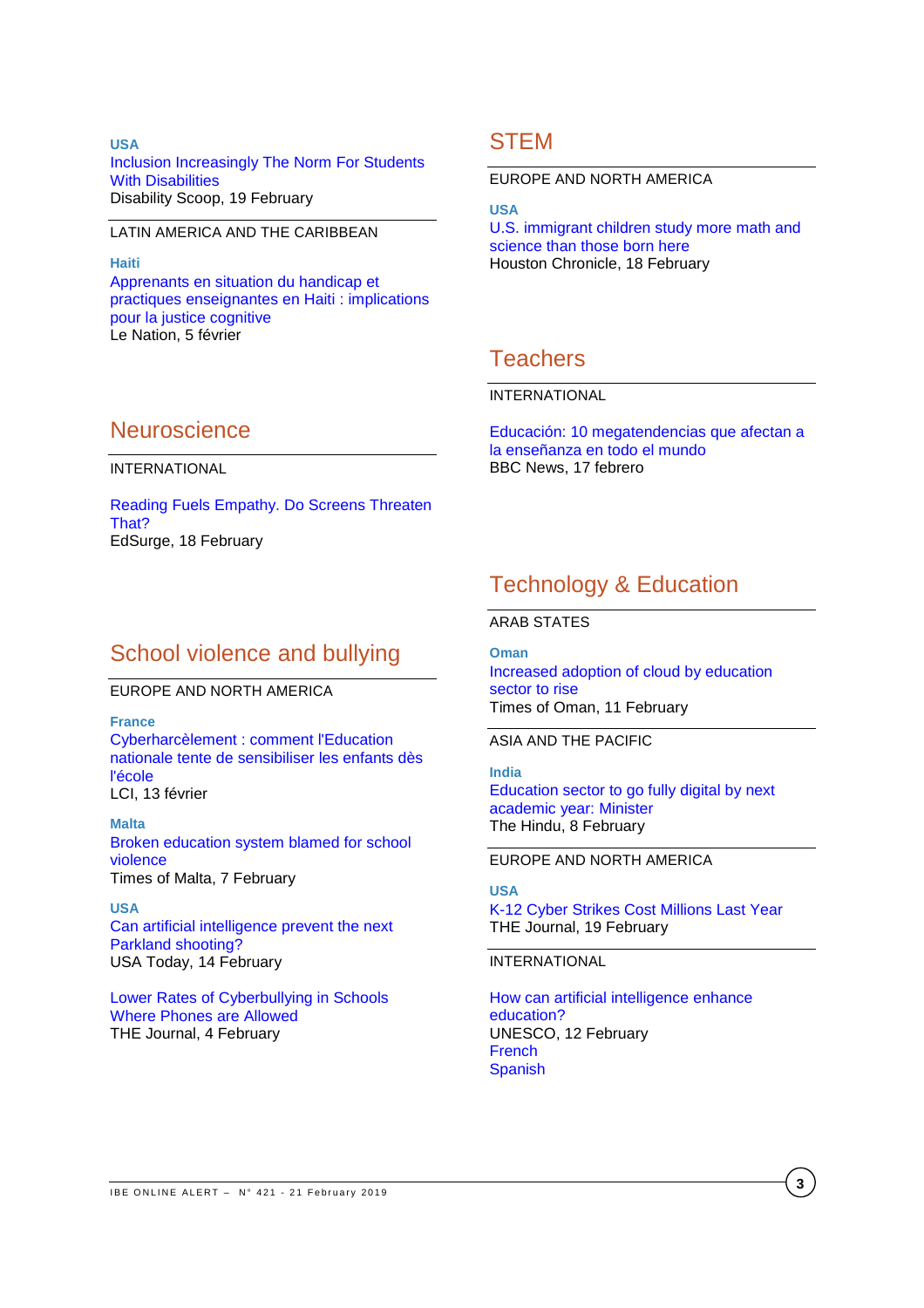## Women in STEM

#### ASIA AND THE PACIFIC

**Australia** Girls [and their mums learning coding for](https://www.theage.com.au/national/victoria/girls-and-their-mums-learning-coding-for-equality-20190117-p50ryx.html)  [equality](https://www.theage.com.au/national/victoria/girls-and-their-mums-learning-coding-for-equality-20190117-p50ryx.html) The Age, 18 February

### EUROPE AND NORTH AMERICA

#### **Spain**

[14 mujeres STEM buscan animar a niñas y](https://www.directivosyempresas.com/empresas/rsc/14-mujeres-stem-buscan-animar-a-ninas-y-mujeres/)  [mujeres a cursar carreras de ciencias](https://www.directivosyempresas.com/empresas/rsc/14-mujeres-stem-buscan-animar-a-ninas-y-mujeres/) Directivos y empresas, 8 febrero

#### **USA**

[To Encourage Girls in Science, Talk Action,](http://blogs.edweek.org/edweek/inside-school-research/2019/02/Talk_action_not_identity_to_encourage_girls_in_science_.html)  [Not Identity](http://blogs.edweek.org/edweek/inside-school-research/2019/02/Talk_action_not_identity_to_encourage_girls_in_science_.html) Education Week, 7 February

### INTERNATIONAL

[Sticking points in STEM: A look at three](https://medium.com/we-the-peoples/sticking-points-in-stem-e552615d4511)  [challenges women and girls face along their](https://medium.com/we-the-peoples/sticking-points-in-stem-e552615d4511)  [STEM journeys](https://medium.com/we-the-peoples/sticking-points-in-stem-e552615d4511) UN Women, 6 February

## Reports, publications, etc.

## ASIA AND THE PACIFIC

**China** [Mobile learning as a catalyst to global](https://unesdoc.unesco.org/ark:/48223/pf0000366725)  [citizenship education in China](https://unesdoc.unesco.org/ark:/48223/pf0000366725) UNESCO, 2019

### **Republic of Korea** [Classroom revolution through SMART](https://unesdoc.unesco.org/ark:/48223/pf0000366729)  [education in the Republic of Korea](https://unesdoc.unesco.org/ark:/48223/pf0000366729) UNESCO, 2019

### EUROPE AND NORTH AMERICA

**Catalonia** mSchools: [Transforming the education](https://unesdoc.unesco.org/ark:/48223/pf0000366726)  [landscape in Catalonia \(Spain\) through a](https://unesdoc.unesco.org/ark:/48223/pf0000366726)  [systemic and inclusive mobile](https://unesdoc.unesco.org/ark:/48223/pf0000366726) learning [programme](https://unesdoc.unesco.org/ark:/48223/pf0000366726) UNESCO, 2019

**Croatia** [Establishing a system for developing digitally](https://unesdoc.unesco.org/ark:/48223/pf0000366727)  [mature schools in Croatia](https://unesdoc.unesco.org/ark:/48223/pf0000366727) UNESCO, 2019

### LATIN AMERICA AND THE CARIBBEAN

#### **Brazil**

[Empowering students to become agents of](https://unesdoc.unesco.org/ark:/48223/pf0000366724)  [social transformation through mobile learning](https://unesdoc.unesco.org/ark:/48223/pf0000366724)  [in Brazil](https://unesdoc.unesco.org/ark:/48223/pf0000366724) UNESCO, 2019

### INTERNATIONAL

[Día Internacional de la Alfabetización 2018:](https://unesdoc.unesco.org/ark:/48223/pf0000265586_spa)  [mejorar los resultados de programas](https://unesdoc.unesco.org/ark:/48223/pf0000265586_spa)  [integrados de alfabetización y desarrollo de](https://unesdoc.unesco.org/ark:/48223/pf0000265586_spa)  [competencias](https://unesdoc.unesco.org/ark:/48223/pf0000265586_spa) UNESCO, 2018

#### **UNESCO-GEMR**

[Migration, displacement and education:](https://unesdoc.unesco.org/ark:/48223/pf0000266274)  [building bridges, not walls; Global education](https://unesdoc.unesco.org/ark:/48223/pf0000266274)  [monitoring report, your report, 2019](https://unesdoc.unesco.org/ark:/48223/pf0000266274) UNESCO-GEMR, January 2019

### **UNESCO-UIS**

[Recommendations on Assessment Tools for](http://uis.unesco.org/sites/default/files/documents/ip56-recommendations-assessment-tools-digital-literacy-2019-en.pdf)  [Monitoring Digital Literacy within UNESCO's](http://uis.unesco.org/sites/default/files/documents/ip56-recommendations-assessment-tools-digital-literacy-2019-en.pdf)  [Digital Literacy Global Framework](http://uis.unesco.org/sites/default/files/documents/ip56-recommendations-assessment-tools-digital-literacy-2019-en.pdf) UNESCO-UIS, January 2019

**UNODC and UNESCO** [Strengthening the rule of law through](https://unesdoc.unesco.org/ark:/48223/pf0000366771)  [education: a guide for policymakers](https://unesdoc.unesco.org/ark:/48223/pf0000366771) UNODC and UNESCO, 2019

**4**